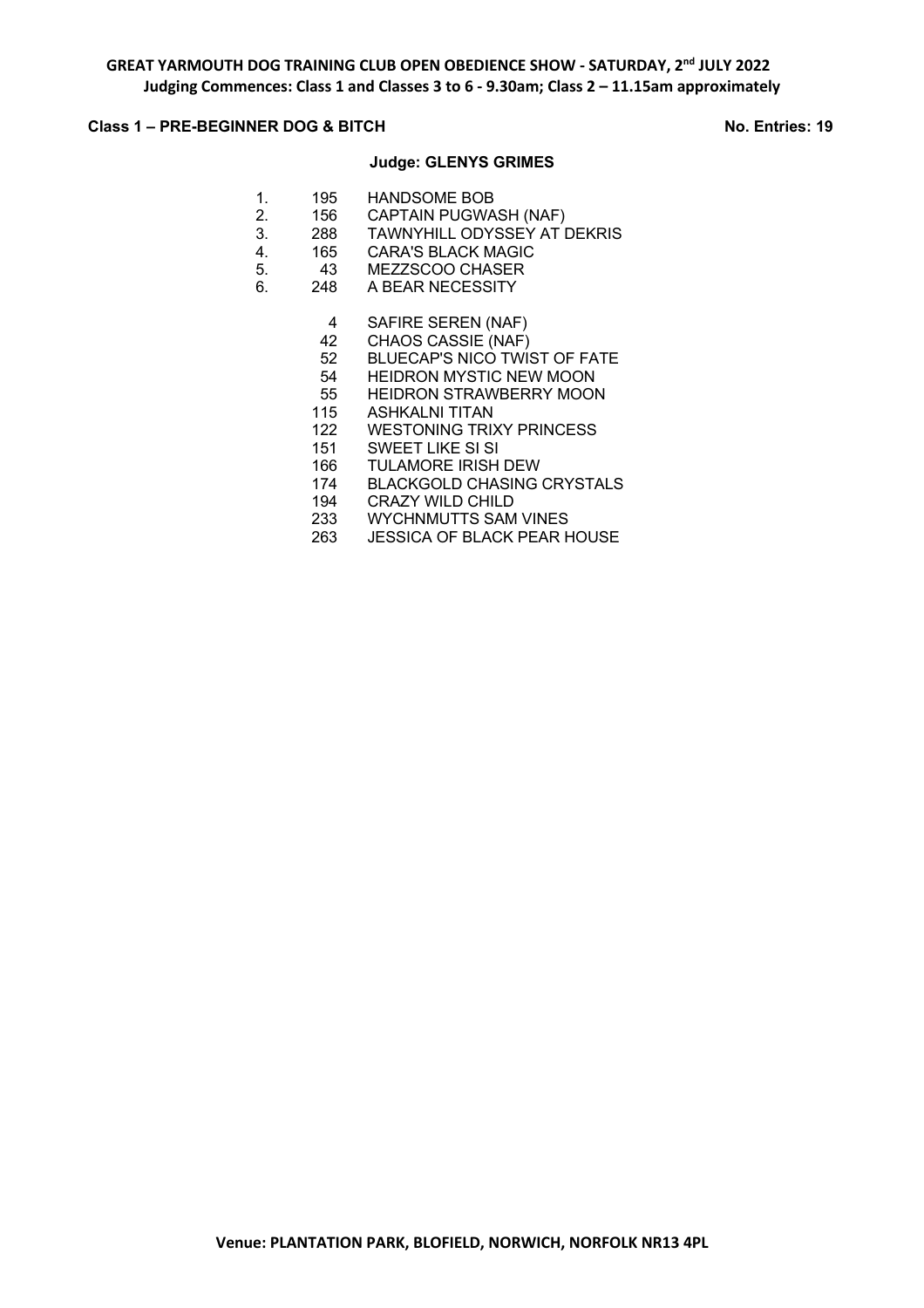**GREAT YARMOUTH DOG TRAINING CLUB OPEN OBEDIENCE SHOW - SATURDAY, 2nd JULY 2022 Judging Commences: Class 1 and Classes 3 to 6 - 9.30am; Class 2 – 11.15am approximately**

# **Class 2 – BEGINNER DOG & BITCH No. Entries: 17** *Judging Commences 11.15am approximately*

# **Judge: GLENYS GRIMES**

- 1. 233 WYCHNMUTTS SAM VINES
- 2. 115 ASHKALNI TITAN
- 3. 263 JESSICA OF BLACK PEAR HOUSE
- 4. 176 MACNAN CHASE
	- 19 JACKS GAME ON
	- 43 MEZZSCOO CHASER
	- 121 TILEMASH ICKLE PICKLE
	- 151 SWEET LIKE SI SI
	- 156 CAPTAIN PUGWASH (NAF)
	- 165 CARA'S BLACK MAGIC
	- 166 TULAMORE IRISH DEW
	- 175 ITS NEVER TREVOR
	- 195 HANDSOME BOB
	- 231 ARKENS DOLLY MIXTURE
	- 248 A BEAR NECESSITY
	- 262 GIFT OF LIFE FROM VALGRAYS
	- 288 TAWNYHILL ODYSSEY AT DEKRIS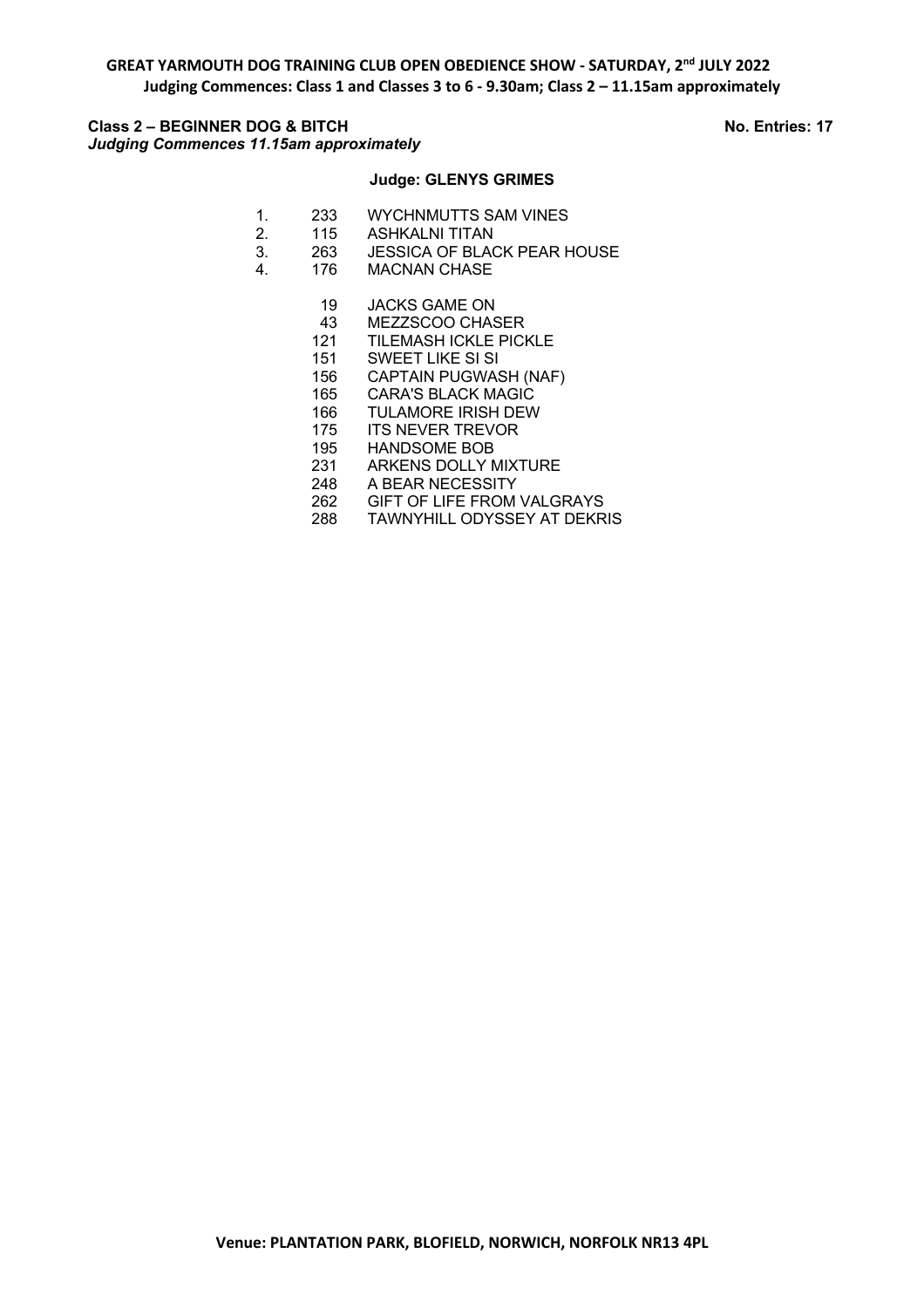### **Class 3 Pt.1 – NOVICE DOG & BITCH Pt.1 No. Entries: 56**

### **Judge: BRIDGET TAYLOR**

- 1. 106 SERENPURSUT TOMATO OF RETHYMNI
- 2. 272 BOTTLE OF SMOKE
- 3. 147 SARKHAM STOLE MY SOUL<br>4. 13 DERMOTT McSQUIRMOTT
	- DERMOTT McSQUIRMOTT
- 5. 74 IMCO MOSS
- 6. 64 PETTAPERLE SAPPHIRE
	- 10 APPLEBEL TOMATIN
	- 14 LYNZENSU HOT TO TROT
	- 15 STOCKYARD MEGAMIX STYTCHIN
	- 27 JUPAVIA MIDNYTE MASQUERADE<br>35 FOXFOLD ARIANA
	- 35 FOXFOLD ARIANA<br>56 7ENZARIS BLUEJE
	- 56 ZENZARIS BLUEJEAN BABY
	- 71 CHLOSARIAN BANG TIDY
	- 72 CHLOSARIAN PHOENIX
	- 75 ALFIE BEAU
	- 78 ANIWAHYAS DEGATAGA
	- 83 QUINTOPIA PAPERBACK WRITER
	- 91 BRECHFA NEON MOON<br>92 CHEEKY RED TERRA CHEEKY RED TERRA
	- 98 APPLEBEL ALLSPICE
	-
	- 103 CARNO DONE 'N' DUSTED<br>112 CRAZY JODI WITH CROFTI CRAZY JODI WITH CROFTMIST
	- 119 STARCOAST KAI
	- 128 JEPLONG PERFECT SONATA
	- 130 MIRANWIZ STAND BY ME
	- 132 TILLYCHANCE MAGNUM OPUS
	- 134 MOONLITE SHADOW OF VALGRAYS 138 STORMLAKE'S CASANOVA EYES
	- 142 GURSTEN LADY OF BROADCHALKE
	-
	- 143 SHE'S BUSY LIZZIE<br>144 CEDAROSE LINNET **CEDAROSE LINNET**
	- 150 APPLEBEL CHIVAS REGAL
	- 153 HESSONITE SECRET AGENT
	- 162 WILLOW THE WISP<br>181 STORMLAKE'S ORK
	- STORMLAKE'S ORKA
	- 190 BIRKCROSS FIRE'S LAD
	- 192 TAWNY HILL RAFFLES<br>196 JEZZADDY ITS A GAME
	- JEZZADDY ITS A GAME CHANGE
	- 201 DEEANN NO SMOKE WITHOUT FIRE
	- 204 TAMBUZI WHO DARES WINS 206 LANLWYD GARWEN
	- 209 JANJELLY INKY COLOUR'S
	- 213 APPLEBEL JUNIPER
		-
	- 216 SARKAM TRI ME OUT<br>235 TRIJEM GIFT FROM A **TRIJEM GIFT FROM ABOVE**
	- 241 BIRKCROSS RAZZLE DAZZLE
	- 247 TAMBUZI OUT OF THE BLUE
	- 249 ALPANA A SENSE OF STYLE
	- 251 RANAHAN CHASING THE THUNDER
	- 259 SALLEN RENSCOMBE AT CHELSASA 266 CORFU GEMS DARE TO DIFFER
	- 275 PEPSANNER FIREFLY
		-
	- 277 TEAL CREEK TICKET TO THE MOON<br>278 CATELLO TIKA CATELLO TIKA
	- 279 CATELLO NESSIE
	- 285 MOONSEEKER USURIOUSLY SKY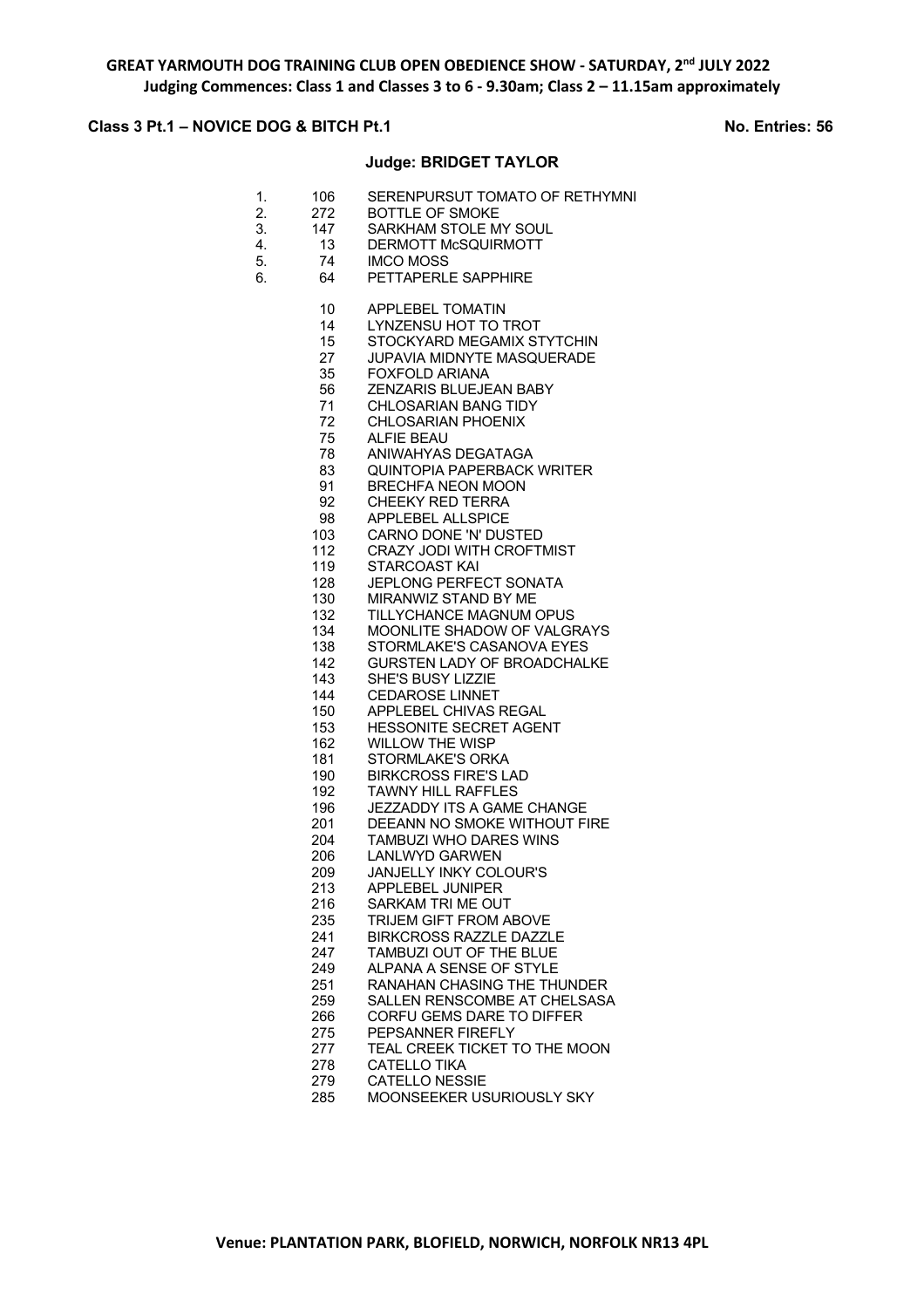# **Class 3 Pt.2 – NOVICE DOG & BITCH Pt.2** No. Entries: 57

## **Judge: ANDREW BIRD**

| 1. | 215             | LITTLETHORN LEAF RW                                  |
|----|-----------------|------------------------------------------------------|
| 2. | 163             | <b>MANDERIAN VERSACE</b>                             |
| 3. | 90              | <b>BRECHFA TWIST AND SHOUT</b>                       |
| 4. | 242             | <b>MIRAJE WINTERFELL</b>                             |
| 5. | 116             | ASTRA KALI                                           |
| 6. | 129             | SARKAM MEANT TO BE                                   |
|    |                 |                                                      |
|    | 3               | SAPPHIRE INFERNO SKY                                 |
|    | 5               | FLYN TILEMASH                                        |
|    | 12 <sub>2</sub> | <b>DEEANN RECKLESS ERIC</b>                          |
|    | 28              | APPLEBEL SAFFRON                                     |
|    | 34              | <b>RED SKY AURORA</b>                                |
|    | 48              | SAPHIRE SKYOF PANTHEON                               |
|    | 58              | THE NAVIGATOR                                        |
|    | 60              | CARSTEVER BLUE MOON RISING                           |
|    | 65              | <b>KURLYKING ALICE DU PONT</b>                       |
|    | 66              | <b>KENNY OF BRAMINGHAM</b>                           |
|    | 70              | <b>VIVACIOUS BUNI GALORE</b>                         |
|    | 73              | IMCO WILSTONE JACK THE LAD                           |
|    | 77              | <b>KENSTEEN SUCH TRICKERY</b>                        |
|    | 79              | LYNIANS GAIUS THE WIZARD (NAF)                       |
|    | 94              | <b>CASBLAID WEAVER</b>                               |
|    | 99<br>101       | <b>RED TOP ERNIE (NAF)</b><br>STEP UP FOR SHANTILLY  |
|    | 107             | STILLMOOR FIRE COMET OF RETHYMNI                     |
|    | 139             | RAESFELL HIGHLAND TIBER                              |
|    | 141             | <b>FORYD CARNEDD GWENLLIAN</b>                       |
|    | 145             | STILLMOOR THROUGH THE FIRE                           |
|    | 149             | <b>JAN'S LITTLE STAR</b>                             |
|    | 152             | LUNAR MADNESS IN LAUDERDALE                          |
|    | 155             | TILEMASH MASTER OF MISCHIEF                          |
|    | 157             | <b>HESSONITE WHO IS SHE</b>                          |
|    | 160             | STARSIDE WINTERS GHOST                               |
|    | 164             | SPARKLIN SPECKLED BLUE ZOLA                          |
|    | 173             | <b>BANG ON TARGET HUGO</b>                           |
|    | 182             | <b>STORMLAKE'S WARRIOR</b>                           |
|    | 187             | <b>DEEANN LICK'EM BY SMILING</b>                     |
|    | 188             | CHELSASA FLEETWOOD                                   |
|    | 189             | <b>JOTARS RILEY'S DESIGN</b>                         |
|    | 191             | <b>CHUNKY BEAR</b>                                   |
|    | 198             | ONE ANGEL IN DISGUISE                                |
|    | 200             | <b>TONLYNOR DAVID</b>                                |
|    | 202             | TOLLERHOLME JOVIALITY                                |
|    | 207             | STORMLAKE PENNY LANE                                 |
|    | 211<br>221      | MOONWATER GOLDEN PHOENIX<br><b>CRAZY BLACK FLASH</b> |
|    | 225             | ASTERLILY ZEUS OF HARROB                             |
|    | 227             | SHELTYSHAM FLY BY NIGHT WITH ALNMAC                  |
|    | 238             | <b>HOT LAZY DAYS</b>                                 |
|    | 245             | <b>MISTS OF TIME O'ISLAY</b>                         |
|    | 250             | AWFYN INDIGO STORM                                   |
|    | 252             | GOODGRACE SALLY IS MY WONDER                         |
|    | 255             | MR COLE RHEALEY                                      |
|    | 261             | <b>TAMAR RIO DE OURO</b>                             |
|    | 267             | <b>LEGBOURNE RED LESTER</b>                          |
|    | 282             | DENWYN SEREN @ TYSTREL                               |
|    | 284             | <b>FALKENWALD CINDER</b>                             |
|    | 291             | CALL IN FOR A PENNY                                  |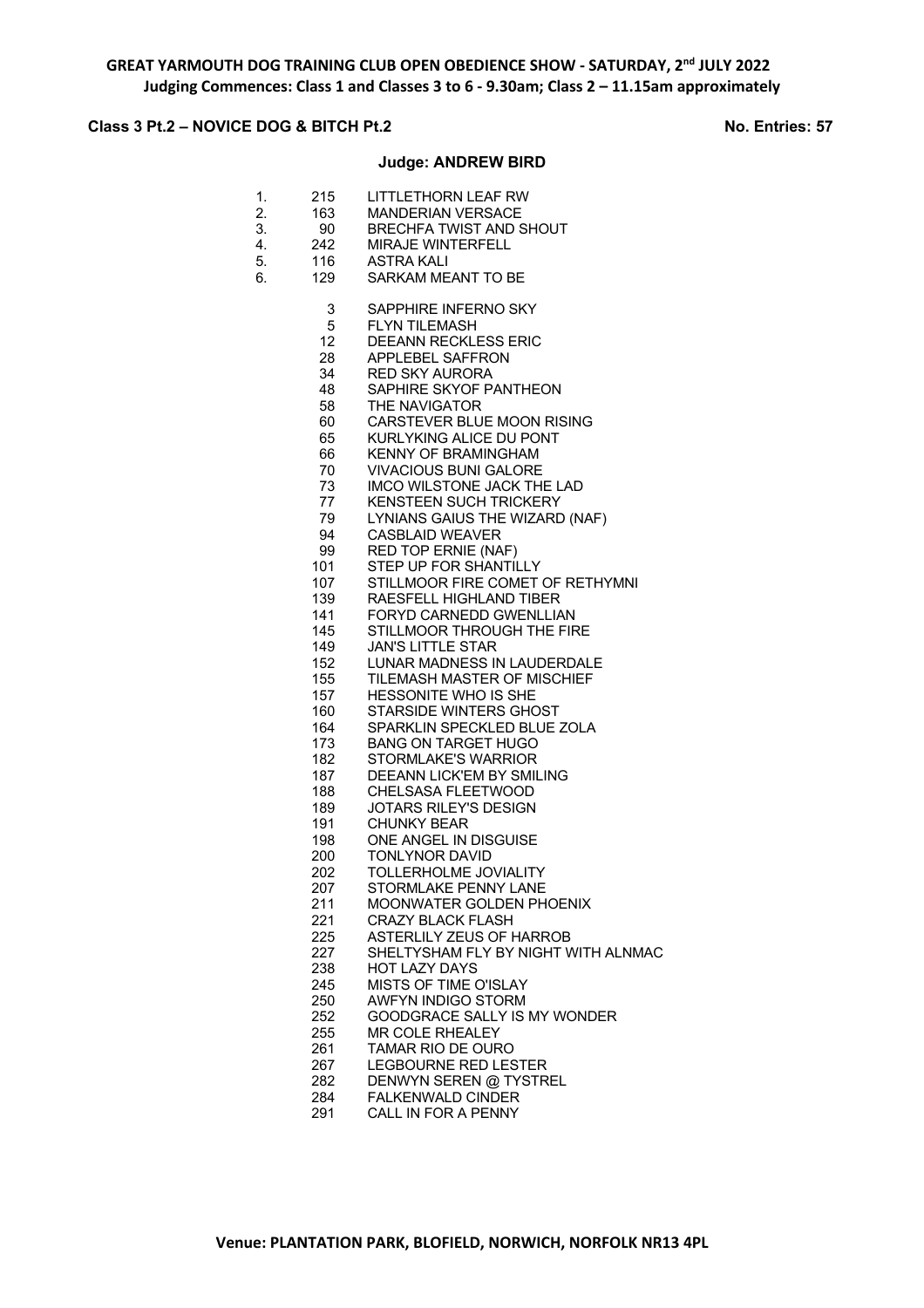# **Class 4 Pt.1 – CLASS 'A' DOG & BITCH Pt.1** No. Entries: 44

## **Judge: JULIETTE BLOOMFIELD**

| 11<br><b>APPLEBEL TAMARIND</b><br>18<br>22<br><b>WYCHNMUTTS ZODIAC LAVEOLUS</b><br>33<br><b>BOURNEMOUTH BOY</b><br>40<br><b>DEEANN DREAM ON</b><br>46<br>DODGIN' HERE COMES THE SUN<br>50<br>JEPLONG SMOKE IN THE MIST<br>79<br>LYNIANS GAIUS THE WIZARD (NAF)<br>91<br><b>BRECHFA NEON MOON</b><br><b>DELACRES CALYPSO STAR</b><br>100<br><b>JACKO OF ALL TRADES</b><br>108<br>110<br>RAITAL SEE ME SHINE<br>ZANYWAY HUCKLEBERRY FINN<br>114<br>117<br><b>ASTRA PIPPA</b><br>127<br>KILNHURST KENTISH MAN<br>FOXTWIST TOUCH OF ICE<br>140<br>148<br><b>STARDELL IZAR</b><br><b>HESSONITE WHO IS SHE</b><br>157<br>159<br>STILEBRIDGE LADY LOLA<br>ONLY POWER DE LA ROUQUINE<br>172<br>184<br><b>WESTONING FIESTY ZIVA</b><br>DEEANN NO SMOKE WITHOUT FIRE<br>201<br><b>CARISHILL ISOBELLA</b><br>210 | 1.<br>2.<br>3.<br>4.<br>5.<br>6. | 144<br>266<br>3<br>189<br>28<br>200 | <b>CEDAROSE LINNET</b><br>CORFU GEMS DARE TO DIFFER<br>SAPPHIRE INFERNO SKY<br><b>JOTARS RILEY'S DESIGN</b><br><b>APPLEBEL SAFFRON</b><br><b>TONLYNOR DAVID</b> |
|-------------------------------------------------------------------------------------------------------------------------------------------------------------------------------------------------------------------------------------------------------------------------------------------------------------------------------------------------------------------------------------------------------------------------------------------------------------------------------------------------------------------------------------------------------------------------------------------------------------------------------------------------------------------------------------------------------------------------------------------------------------------------------------------------------|----------------------------------|-------------------------------------|-----------------------------------------------------------------------------------------------------------------------------------------------------------------|
| 215<br><b>LITTLETHORN LEAF RW</b><br>222<br>PEPSANNER LAPPA LADY<br>229<br>SHELTYSHAM NUT BOX IN ALNMAC<br><b>ARYA GOT A LIGHT GIRL</b><br>234<br>244<br>ROSMARINUS ROCK SYMPHONY<br><b>TAMBUZI OUT OF THE BLUE</b><br>247<br>ALPANA A SENSE OF STYLE<br>249<br>254<br><b>BRECHFA WAKE UP CALL</b><br>257<br><b>JUWELLOR DIGIT TALLY</b><br>259<br>SHELTYSHAM SHROUDED IN MIST<br>269<br>273<br><b>ELMLEAS RIVER RASCAL</b><br><b>TILEMASH RED FLYE</b><br>281                                                                                                                                                                                                                                                                                                                                        |                                  | 214                                 | KETHINNA MY JOHN DEERE Nov. Ex.<br>ROSMAK FAME AND FORTUNE<br>SALLEN RENSCOMBE AT CHELSASA                                                                      |

CALL IN FOR A PENNY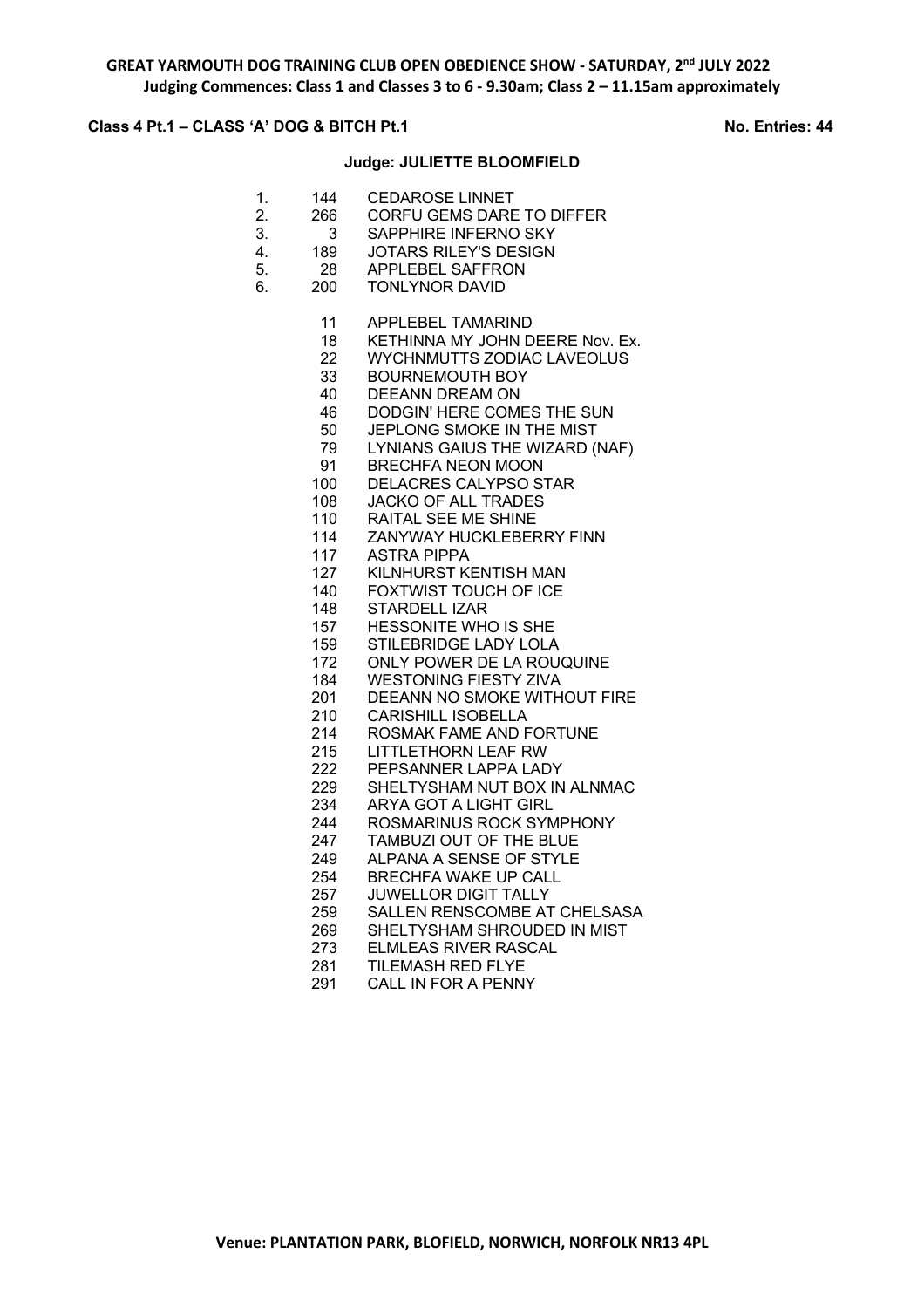## **Class 4 Pt.2 – CLASS 'A' DOG & BITCH Pt.2** NO. Entries: 44

### **Judge: KATHY WOODGREAVES**

- 1. 211 MOONWATER GOLDEN PHOENIX<br>2 98 APPLEBEL ALLSPICE
- 2. 98 APPLEBEL ALLSPICE
- 3. 173 BANG ON TARGET HUGO<br>4. 34 RED SKY AURORA
- 4. 34 RED SKY AURORA<br>5. 252 GOODGRACE SALI
- 5. 252 GOODGRACE SALLY IS MY WONDER<br>6. 21 APPLEBEL CINNAMON
- 6. 21 APPLEBEL CINNAMON
	- SOMANIC WOTSIT ALL ABOUT AT CHALKWELL
	- DEEANN RECKLESS ERIC
	- FOXFOLD ARIANA
	- SAPHIRE SKYOF PANTHEON
	- WESTONING BENDAZZLE RIVA
	- COUNTRY BUGG
	- PETTAPERLE SAPPHIRE
	- VIVACIOUS BUNI GALORE
	- KENSTEEN SUCH TRICKERY
	- BRECHFA TWIST AND SHOUT
	- CASBLAID WEAVER
	- STEP UP FOR SHANTILLY
	- GUNRAN DEMETER OF RETHYMNI
	- BULLBO LUCKY STAR
	- CROFTMIST HIGHLAND GENIUS
	- CARRAIG CULANN
	- DEMOLITION DASH
	- TILLYCHANCE MAGNUM OPUS
	- MOONLITE SHADOW OF VALGRAYS
	- STILLMOOR THROUGH THE FIRE
	- MARSHONELLE WILLOW THE WISP
	- MANDERIAN VERSACE
	- JOSTELLA ACES HIGH
	- CHELSASA FLEETWOOD
	- STARDELL RANA
	- JARYSMYSTIC QUICKFIRE A Ex.
	- APPLEBEL JUNIPER
	- KINGSFARM GOGETA DEKA
	- ALNMAC MIDNIGHT FLYER
	- ARGYLL POTTER
	- BORDERLAIR NE YO TEMPTATION Nov. Ex.
	- JUWELLOR TAZMIN NITE
	- TYEFOLD RODNEY
	- BEVERTON DOT MY GIRL
	- ARTFUL JAMMY DODGER
	- BOTTLE OF SMOKE
	- PEPSANNER FIREFLY
	- STOCKYARD SECRET STETSON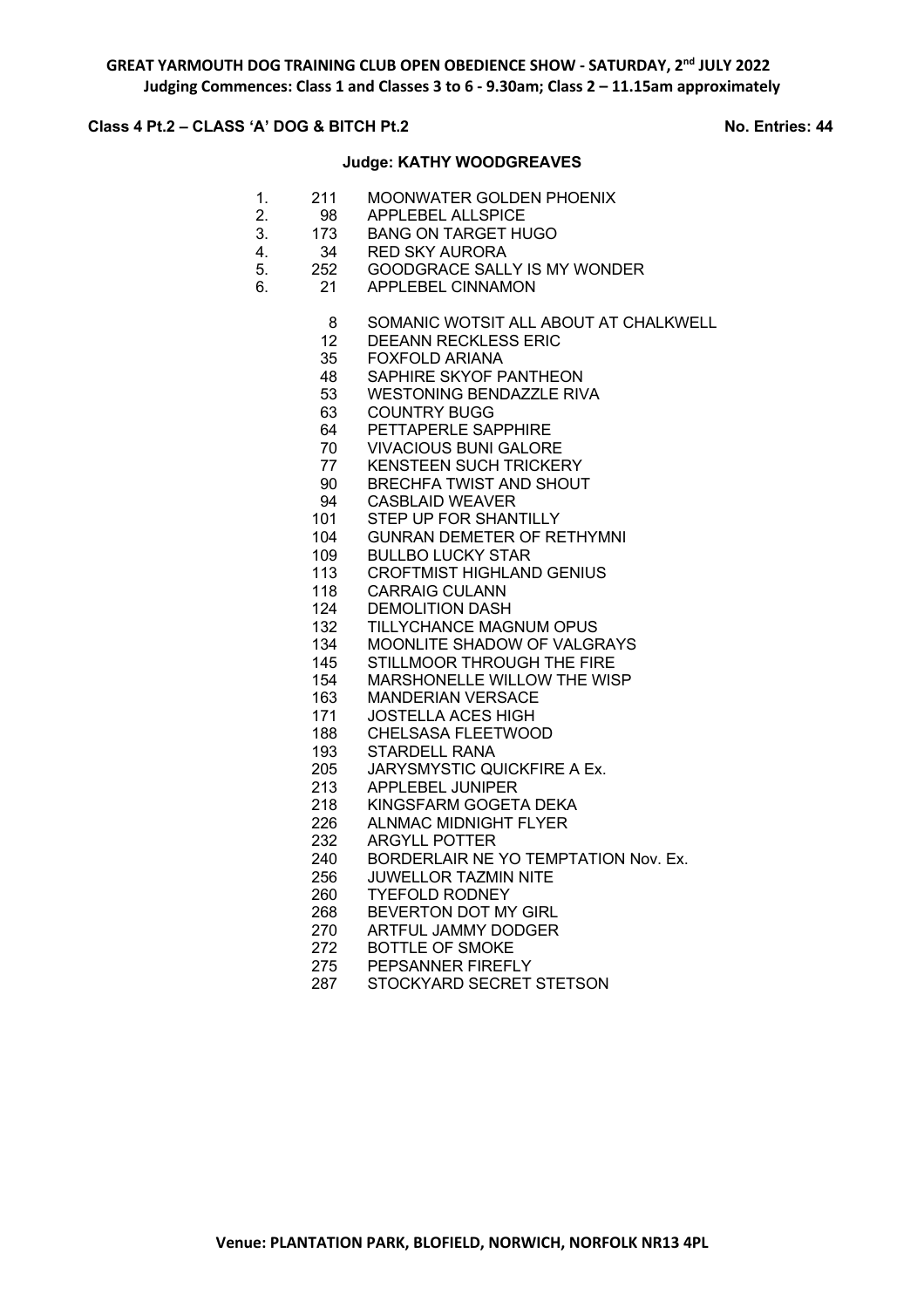## **Class 5 Pt.1 – CLASS 'B' DOG & BITCH Pt.1 No. Entries: 33**

# **Judge: BARRY FITTER**

- 1. 222 PEPSANNER LAPPA LADY<br>2 127 KII NHURST KENTISH MAN
- 127 KILNHURST KENTISH MAN
- 3. 172 ONLY POWER DE LA ROUQUINE
- 4. 148 STARDELL IZAR
- 5. 268 BEVERTON DOT MY GIRL
- 6. 159 STILEBRIDGE LADY LOLA
	- 18 KETHINNA MY JOHN DEERE Nov. Ex.
	- TAKAHOA TIKITAPU
	- APPLEBEL CINNAMON
	- DODGIN' HERE COMES THE SUN
	- DOBBYS LITTLE HELPER
	- ELMLEAS TIG AND RUN
	- LONGWAVES SPIRIT OF THE MOON
	- KERFCOLLIE BLUEBEARD
	- STARDELL TARVOS
	- RAITAL SEE ME SHINE
	- LITTLE AIREY HARRIS
	- DEMOLITION DASH
	- OPUSCANIS SQUIRREL TAIL
	- ASCHENAR WICHITA
	- TILEMASH THREE OF THREE
	- MYZZ TO HOT TO TROT
	- ONE ANGEL IN DISGUISE
	- JANJELLY SHADOWS OF ECHO
	- CARISHILL ISOBELLA
	- TILEMASH KYP
	- SHELTYSHAM NUT BOX IN ALNMAC
	- WESTONING MAJOR SCANDAL
	- BIRKCROSS RAZZLE DAZZLE
	- TAMAR RIO DE OURO
	- SHELTYSHAM SHROUDED IN MIST
	- TILEMASH RED FLYE
	- STOCKYARD SECRET STETSON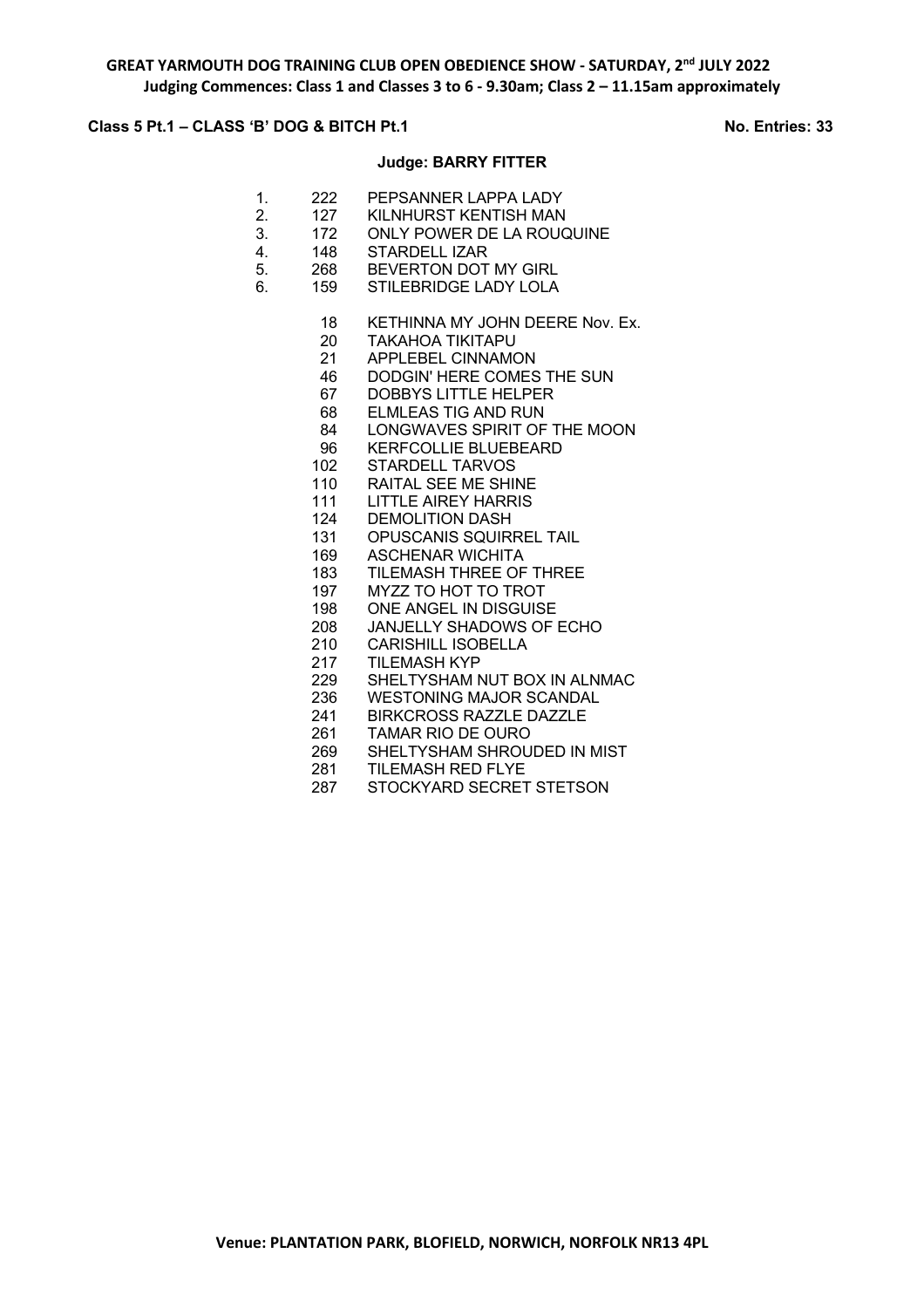## **Class 5 Pt.2 – CLASS 'B' DOG & BITCH Pt.2 No. Entries: 33**

### **Judge: ANITA DE KLERK**

- 1. 205 JARYSMYSTIC QUICKFIRE A Ex.<br>2 40 DEFANN DREAM ON
	- 2. 40 DEEANN DREAM ON
- 3. 113 CROFTMIST HIGHLAND GENIUS
- 4. 278 CATELLO TIKA<br>5. 11 APPLEBEL TAM
- 5. 11 APPLEBEL TAMARIND
- 6. 109 BULLBO LUCKY STAR
	- SOMANIC POP THE CORK FOR CHALKWELL
	- CASEMATES MAGIC DUST AT TAPPUTI Nov. Ex.
	- WYCHNMUTTS ZODIAC LAVEOLUS
	- APACHE RUNNING BEAR TO SHANANRO
	- ZANYWAY THE TEMPEST
	- WESTONING BENDAZZLE RIVA
	- WYWYLWYND RANA
	- ZANYWAY BILLIE JEAN A Ex.
	- PELOPONNESUS SPARTA OF RETHYMNI
	- ZANYWAY HUCKLEBERRY FINN
	- DUTCH NAVY SEAL
	- SARKAM MEANT TO BE
	- HAVASTORM DREAM ON
	- OLIVIA'S CRYSTAL
	- STARSIDE SILVER LACE
	- BRIABAR BEACH BOY
	- BORDERPOPS BUZZ LIGHT PAW
	- STARDELL RANA
	- ROSMAK FAME AND FORTUNE
	- ALNMAC MIDNIGHT FLYER
	- SHELTYSHAM NIGHT SONG AT ALNMAC
	- ARGYLL POTTER
	- ARYA GOT A LIGHT GIRL
	- ROSMARINUS ROCK SYMPHONY
	- 264 BAWDENFLIGHT FARKLEBERRY AT WAGGINMUTT<br>280 DELANOR JUST JAMMIN
		- DELANOR JUST JAMMIN
	- SPICE IT UP A Ex. AW(B)